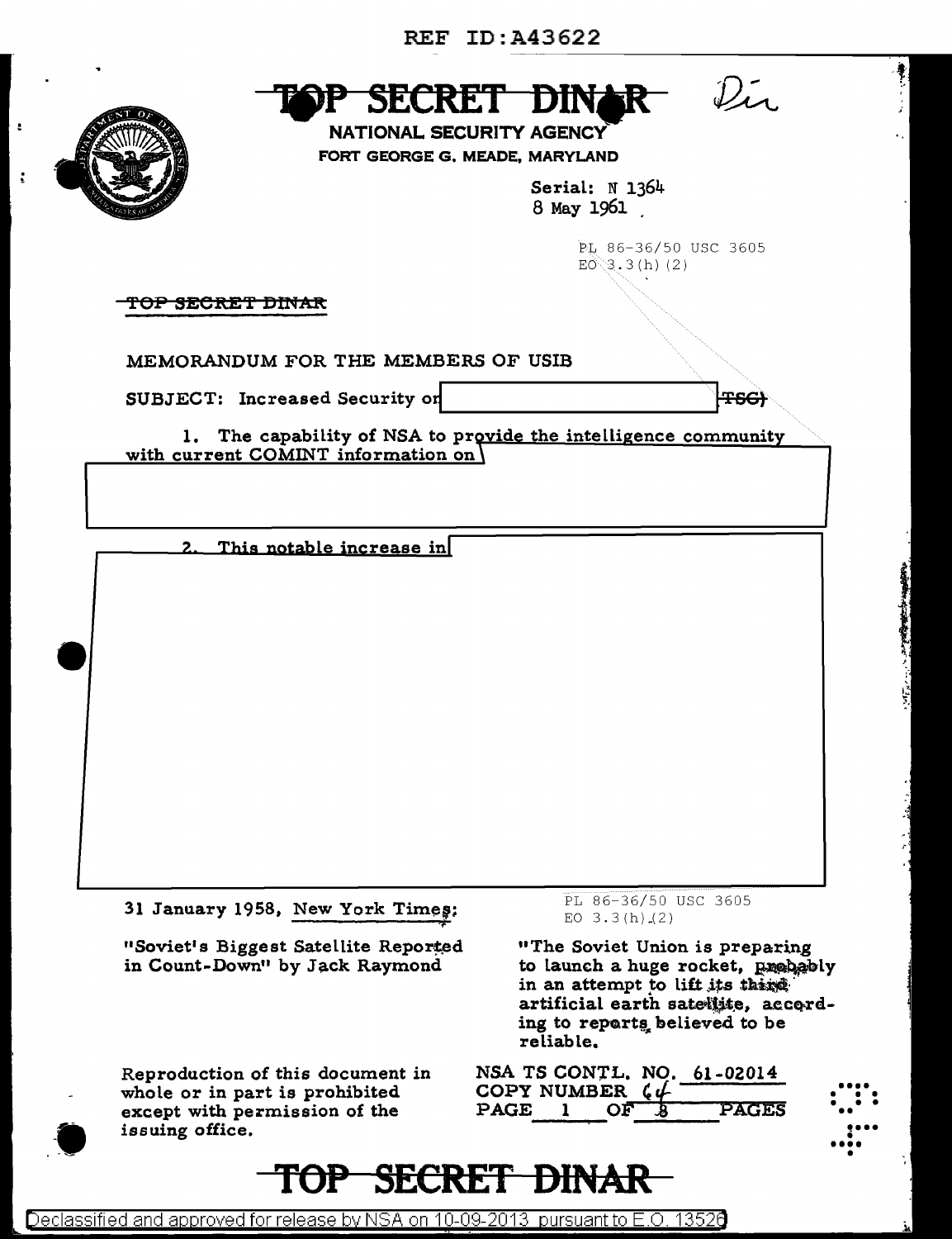# **SECRET DI**

TOP SEGRET DINAR

Serial: N 1364

"The Russians were reported to have begun at least one countdown, a process like the one that precedes missile launchings in this country."

23 June 1959, New York Times:

"Soviet Military Gains" by Hanson Baldwin

"Since March the Soviet ballistic-missile range with launching point near the Caspian Sea has fired about three to four long range missiles a month. Of the 20 fired at ranges of 3,500 miles or more, only one has achieved a 5, 000 -mile range. One apparent satellite launching attempt was a failure."

8 August 1959, New York Times:

"Missile Detection Plans" by Hanson Baldwin

"Still another method of detecting missile or satellite launchings is a secret worldwide communications intelligence system, about which little has been released. Careful and detailed 'eavesdropping' on foreign electronic emanations, both radio and radar, often reveals a 'missile shoot' or a nuclear explosion."

11 February 1960, New York Times:

<sup>n</sup>Two Soviet Rockets Failed, U. S. Says" by John W. Finney

"The Soviet Union made two unsuccessful launching attempts during its recent test firings of a powerful new rocket into the Pacific Ocean, United States officials said today.

•••• • • • • • • ••

•••• • •••• •

NSA TS CONT L. NO. 61-02014 COPY NUMBER PAGE 2 OF 8 PAGES

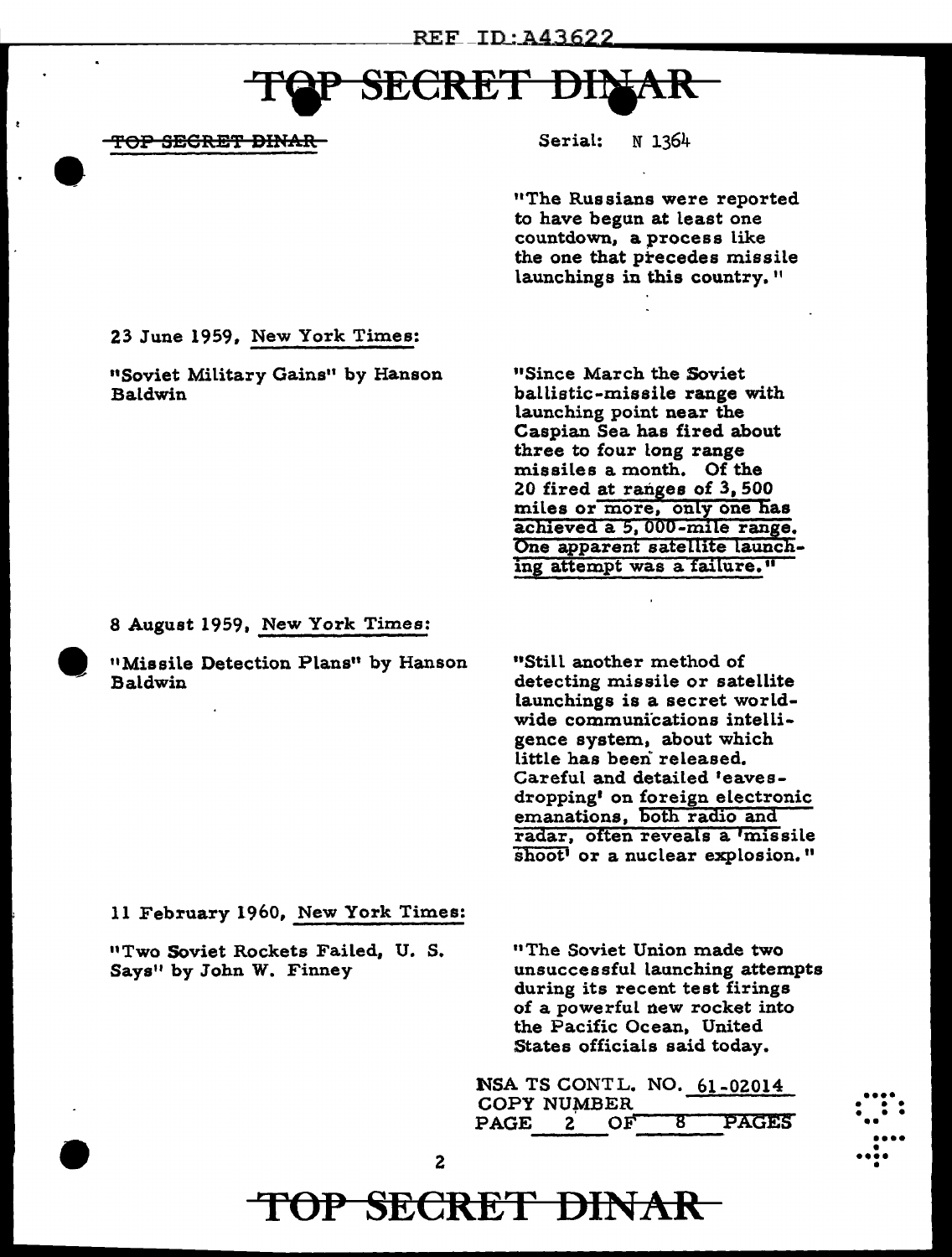# **CRET**

<del>TOP SECRET DINAR</del>

Serial:  $N$  1364

"The Soviet launching failures were detected by United States listening posts in the Middle East that monitor rocket firings at the test sites near the Caspian and Aral Seas, the officials said."

14 February 1960, New York Times:

"Vital Questions Raised in Defense Debate" by Hanson Baldwin

"How good is our intelligence on Russia? A brief answer is that it is far better than the Congressional debates have led the public to believe. Longrange radar, communications intelligence, United States submarines and aircraft, and hundreds of other sources, have given us a pretty accurate picture of many, but by no means all, elements of Russian strength."

22 February 1960, Time:  $\cdots$ :

"Neither Lapped nor Gapped"

"U. S. monitors in the Middle East picked up the countdowns between Jan. 15 and Feb. 1, but could not tell whether the two birds blew up or the tests failed for other causes."

20 February 1961, Newsweek:

"Spotting Sputniks - Now the Shot at Venus"

 $"ELINT. . . . is a form of$ electronic eavesdropping conducted along Russia's borders. When a major sputnik is being launched at either Tyura Tam or Kapustin Yar in the southwestern

61-02014 NSA TS CONTL. NO. **COPY NUMBER PAGES** PAGE 3  $\overline{OP}$ ष्ठ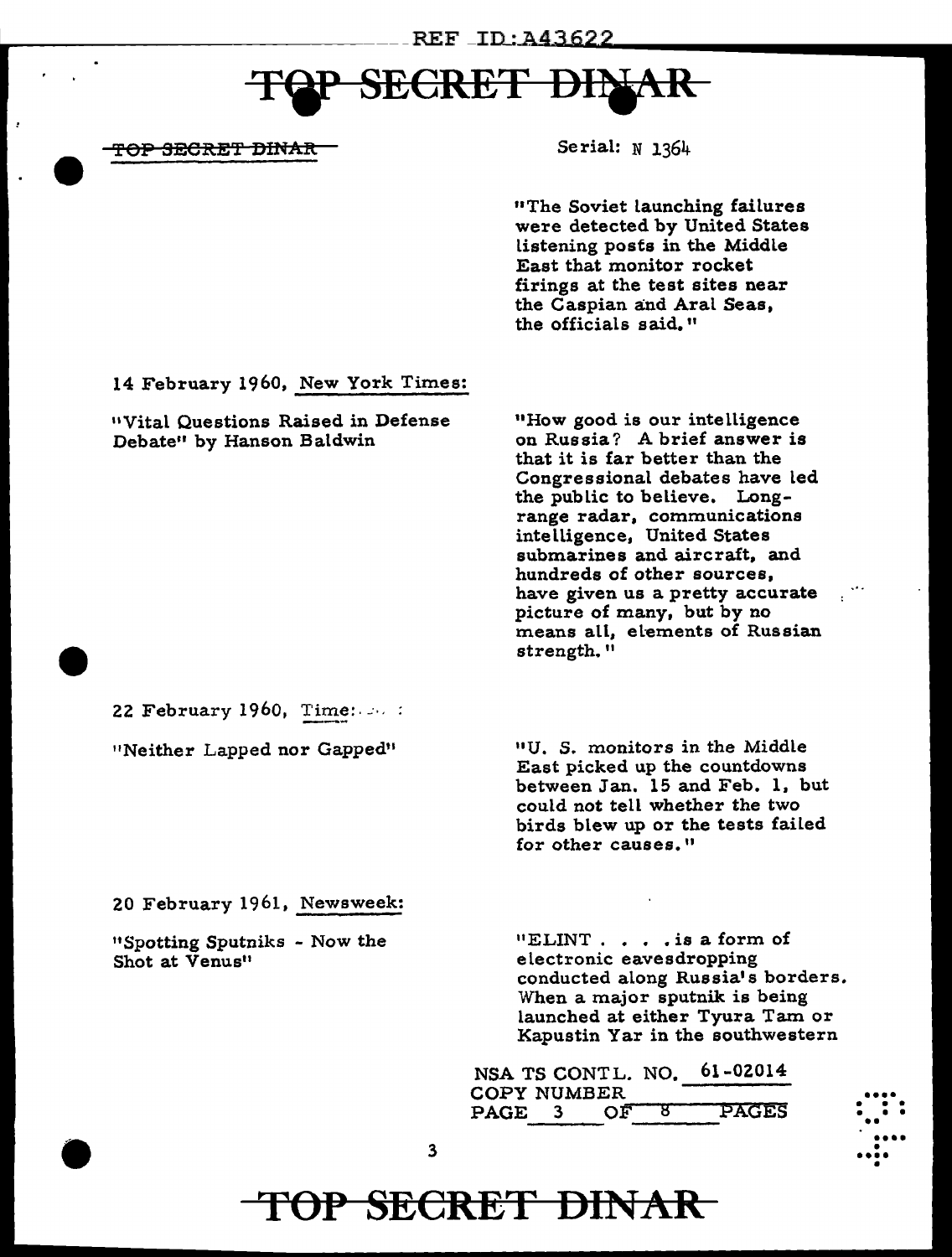### **SECRET DI\**

<del>TOP SECRET D</del>INAR

Serial: N 1364

part of the Soviet Union, the pre-Launch preparations require a considerable amount of radio communications and coordination at hundreds of range check points. It is now an open secret that U. S. Listening posts in the Middle East, usually manned by the National Security Agency, attempt to intercept these communications and decrypt them, if they are in code. Sometimes, the sheer volume of traffic can be analyzed and made to yield valued clues to impending missile activities."

#### March 1961, The Readers Digest:

"Our Secret Radar War with Russia" by Martin Mann

11With modern· electronic equipment there's lots more than radar for an expert raven to find. He can intercept secret radio communications. If he's lucky (or well informed) he could happen onto a missile firing. Many 'missiles are guided by radio, and a recording of the guidance signals reveals, to experts, how the control system works."

23 April 1961. New York Times:

"How U. S. Confirmed Soviet Space Feat" by John W. Finney 11For several years the United States has maintained a global surveillance network to keep track of Soviet launchings. So effective is the system that the United States has had knowledge of every major Russian space shot in advance of the Moscow<sup>.</sup>



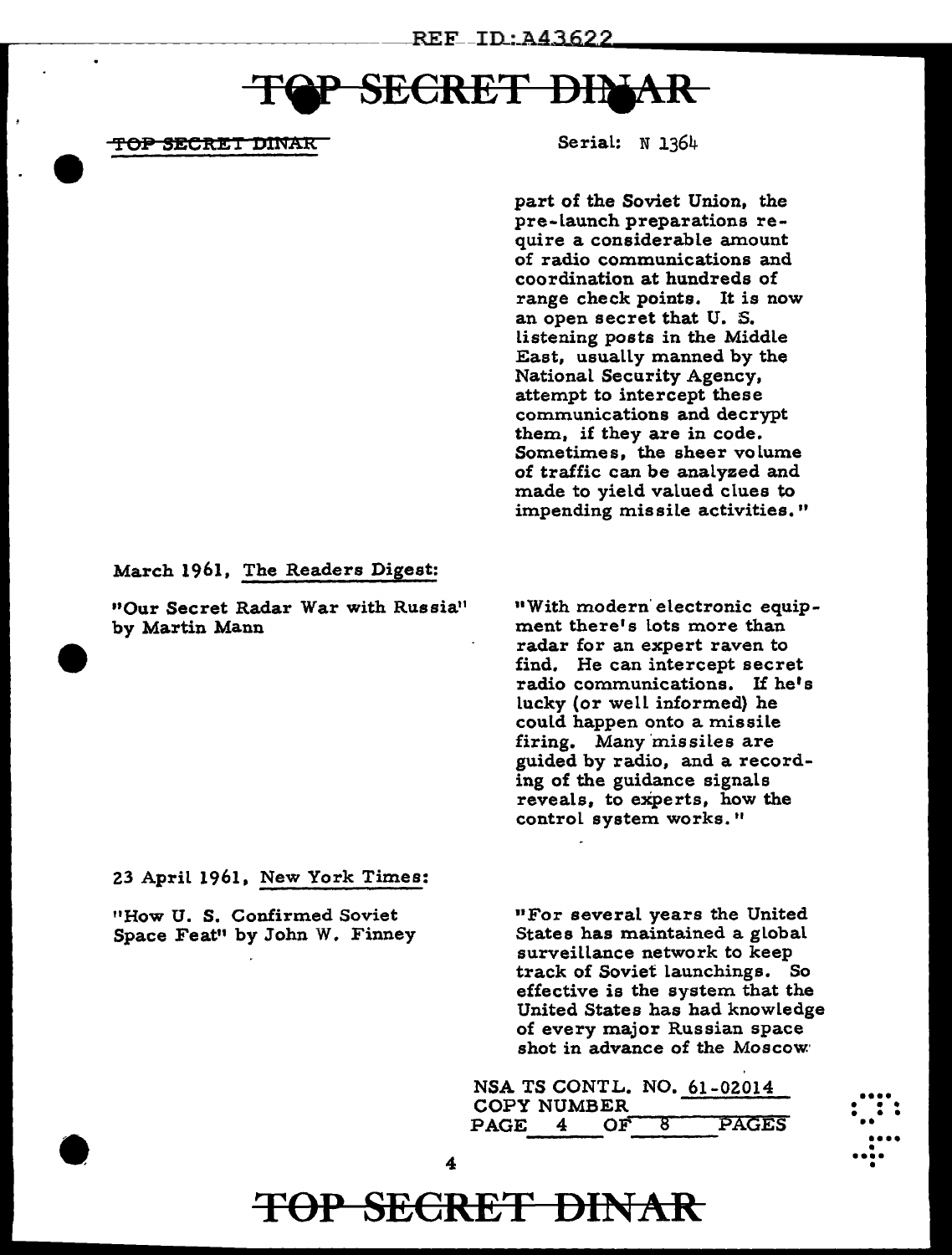### REF ID: A43622

#### **SECRET DIN** 干 **LAR**

TOP SECRET DINAR

Serial: N 1364

announcement as well as of missile launchings that were never announced."

4. A summary of cryptographic developments in the period from

PL 86-36/50 USC 3605 EO  $3.3(h)$  (2)

NSA TS CONTL. NO. 61-02014 COPY NUMBER PAGE 5 OF PAGES  $\overline{8}$ 

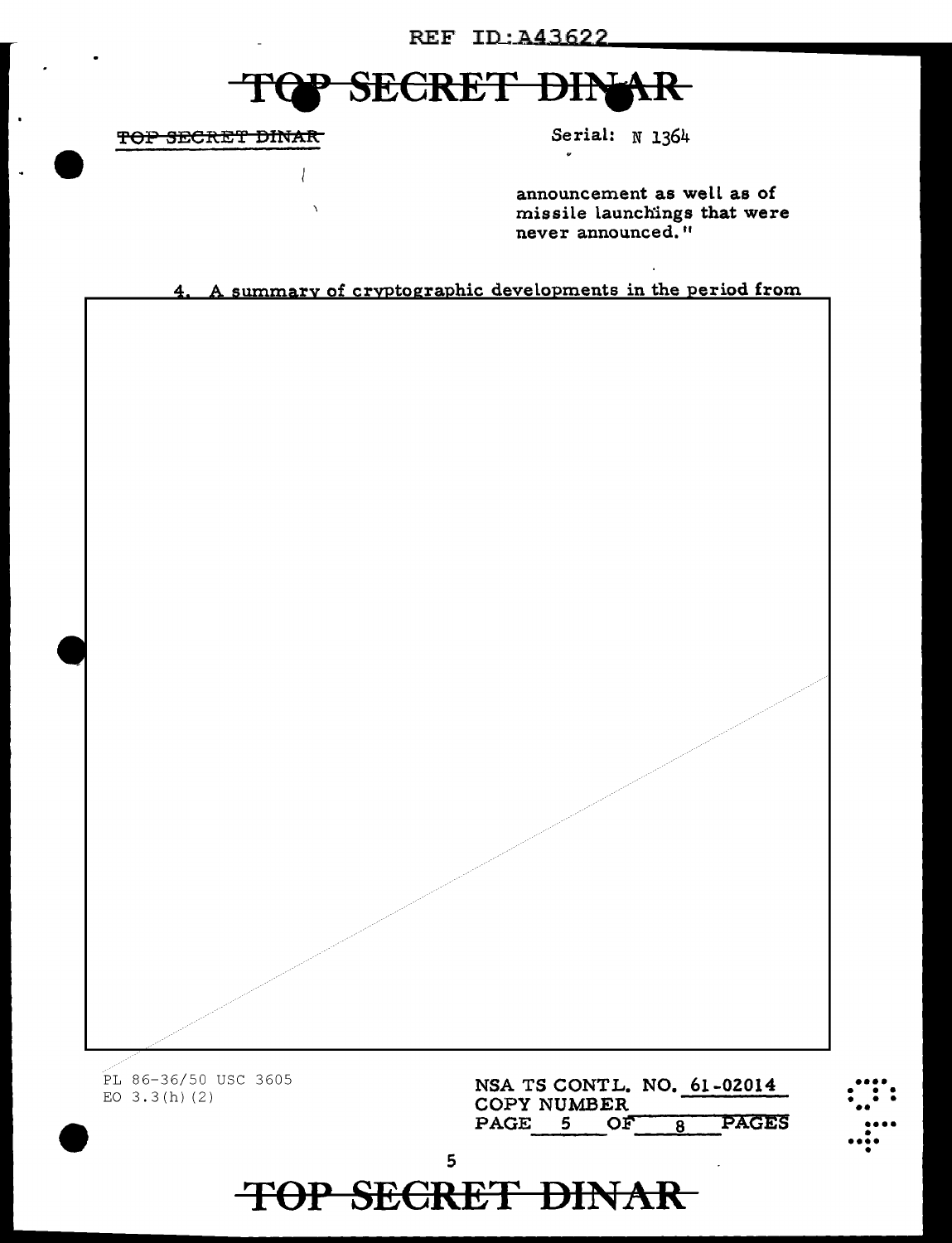**REF ID: A43622** 

# **TQP SECRET DINAR** PL 86-36/50 USC 3605

EQ  $3.3(h)$  (2)

### TOP SEGRET DINAR

 $\blacksquare$ 

 $\overline{a}$ 

Serial: N 1364

•••• • • • • • • •• PL 86-36/50 USC 3605 NSA TS CONT L. NO. 61-02014 EO  $3.3(h)$  (2) COPY NUMBER •••• • •••• • PAGE 6 OF 8 PAGES TOP SECRET DINAR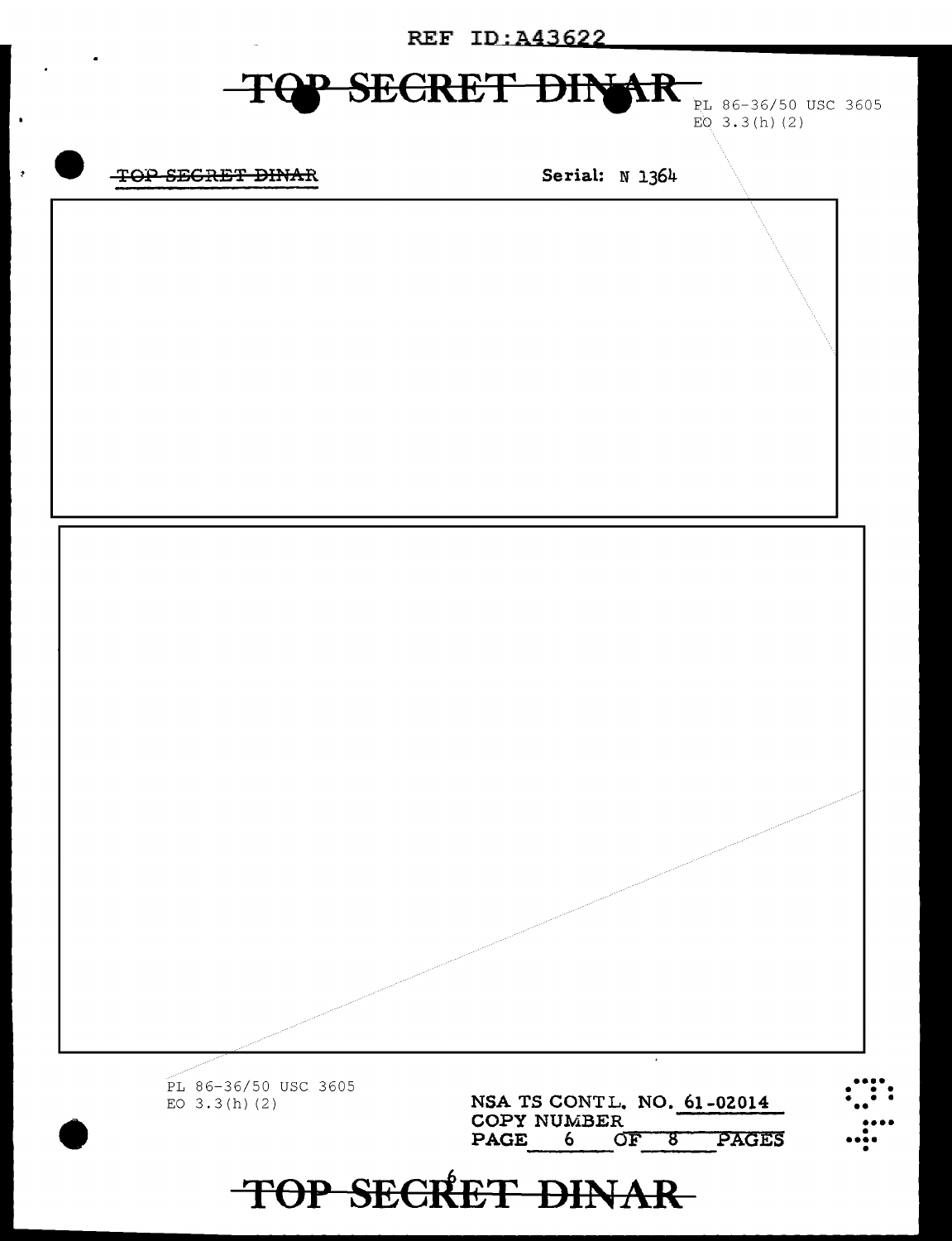| REF ID: A43622 |                                                              |  |  |  |  |  |
|----------------|--------------------------------------------------------------|--|--|--|--|--|
| F              | SECRET DINAR                                                 |  |  |  |  |  |
|                | PL 86-36/50 USC 3605<br>$E_0$ 3.3(h)(2)                      |  |  |  |  |  |
| TOP SEGRET     | Serial: N 1364                                               |  |  |  |  |  |
|                |                                                              |  |  |  |  |  |
|                |                                                              |  |  |  |  |  |
|                |                                                              |  |  |  |  |  |
|                |                                                              |  |  |  |  |  |
|                |                                                              |  |  |  |  |  |
|                |                                                              |  |  |  |  |  |
|                |                                                              |  |  |  |  |  |
|                |                                                              |  |  |  |  |  |
|                |                                                              |  |  |  |  |  |
|                |                                                              |  |  |  |  |  |
|                |                                                              |  |  |  |  |  |
|                |                                                              |  |  |  |  |  |
|                |                                                              |  |  |  |  |  |
|                |                                                              |  |  |  |  |  |
|                |                                                              |  |  |  |  |  |
|                |                                                              |  |  |  |  |  |
|                |                                                              |  |  |  |  |  |
|                |                                                              |  |  |  |  |  |
|                |                                                              |  |  |  |  |  |
|                |                                                              |  |  |  |  |  |
|                |                                                              |  |  |  |  |  |
|                | NSA TS CONTL. NO. 61-02014<br><b>COPY NUMBER</b>             |  |  |  |  |  |
|                | <b>PAGES</b><br>PAGE<br>OF<br>$\mathbf{7}$<br>$\overline{8}$ |  |  |  |  |  |
|                | $\overline{\mathbf{7}}$<br><b>TOP SECRET DINAR</b>           |  |  |  |  |  |

 $\ddot{\phantom{1}}$ 

 $\ddot{\cdot}$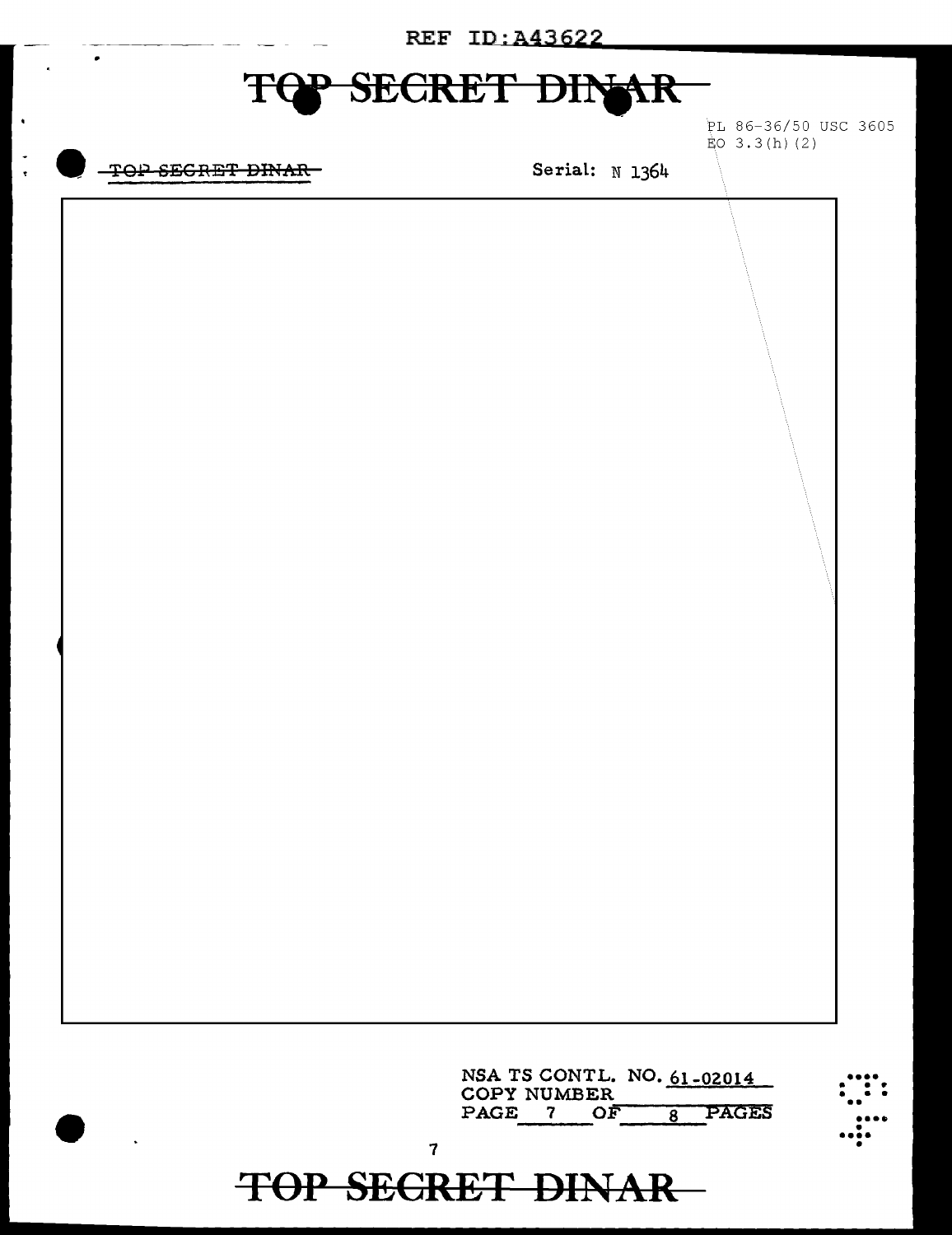PL 86-36/50 USC 3605 REF ID:  $A43622^{\circ}$  3.3(h) (2)

#### SECRET Đ R

-~--------------------------~------~

TOP SEGRET BINAR Serial: N 1364

·/

9. The above is forwarded for your information and review.

L. H. FROST Vice Admiral, USN Director .

Copy Furnished: OSO/OSD ATTN: 'Mr. Mitchell

NSA TS CONTL. NO. 61-02014 COPY NUMBER<br>PAGE 8 OF PAGE 8 OF 8 PAGES



#### 8